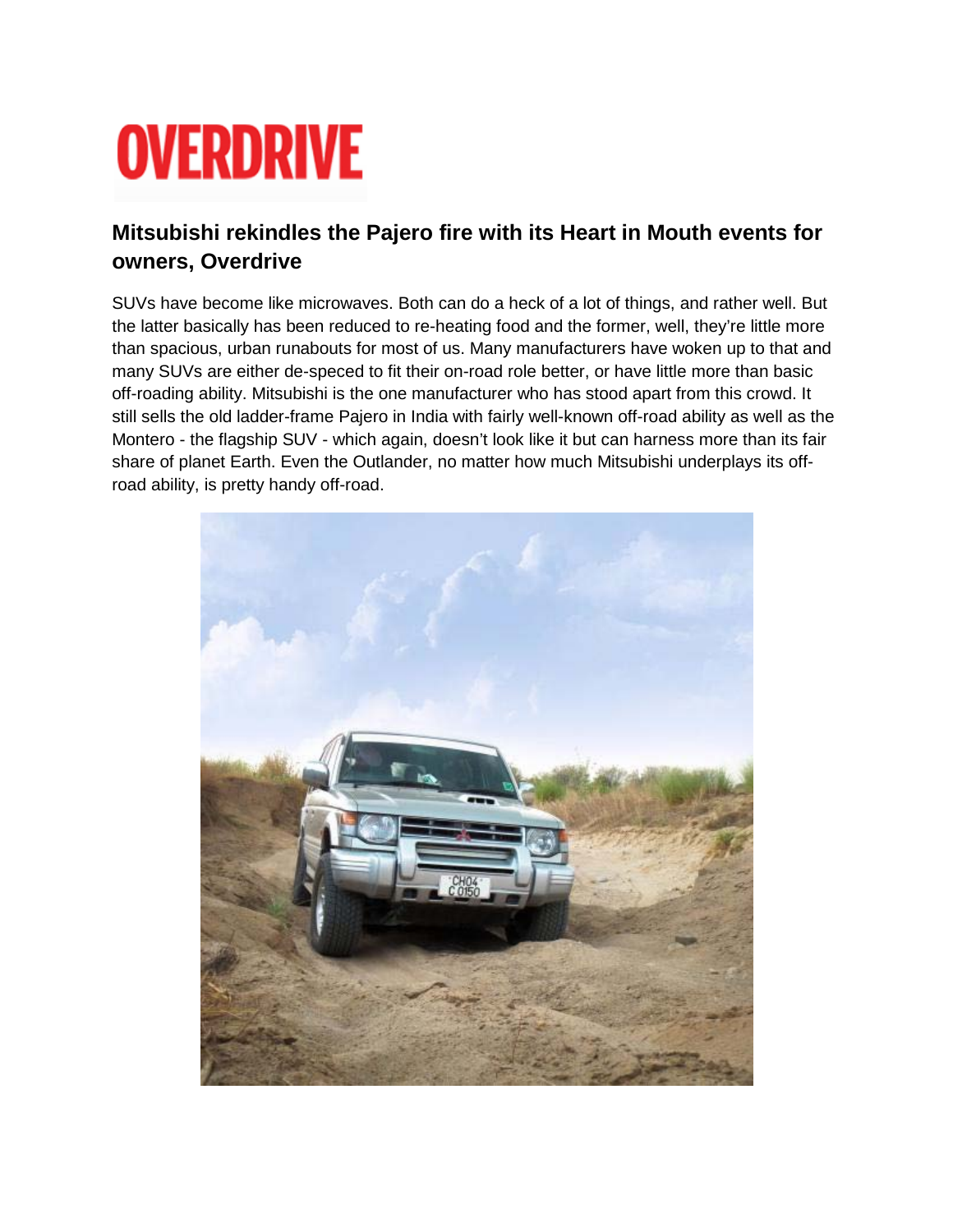Now, Mitsubishi has decided to reignite the Pajero cult with a new series of events called Heart in Mouth, aimed at Pajero buyers. The idea being to allow them to see a side of their brawny SUVs that many have forgotten existed. I was called off to Chandigarh to attend the first of these events and I must say, I've never seen a collection of Pajero's chugging along at more weird angles all at once. Many first timers, in fact, hadn't even shifted into four-wheel low for a significant part of the drive and still made it through without getting stuck, which must be a massive compliment to how capable the thing really is.

But we are getting ahead of ourselves. The 60km drive - about 35 properly off-road - began on the outskirts of the city with about 40 Pajeros taking the ceremonial flag-off. The route, charted by Overdrive's old buddy, five-time national rally champion Hari Singh, led the unsuspecting owners into a dry river bed - loads of sand, more than a few dips and climbs, followed by a run through an actual flowing stream, complete with a foot or more water, rounded rocks and finally, we were on a stretch where a highway was being constructed - the bridges weren't complete so that meant daunting uphill climbs on freshly dug Earth.



With the raising of the flag, the sun instantly disappeared for a siesta leaving behind an ominous collection of dark clouds. By the time the second car was flagged off, various Mitsubishi's officials were sheltering under the scarce protection of Ashoka trees as massive drops of rain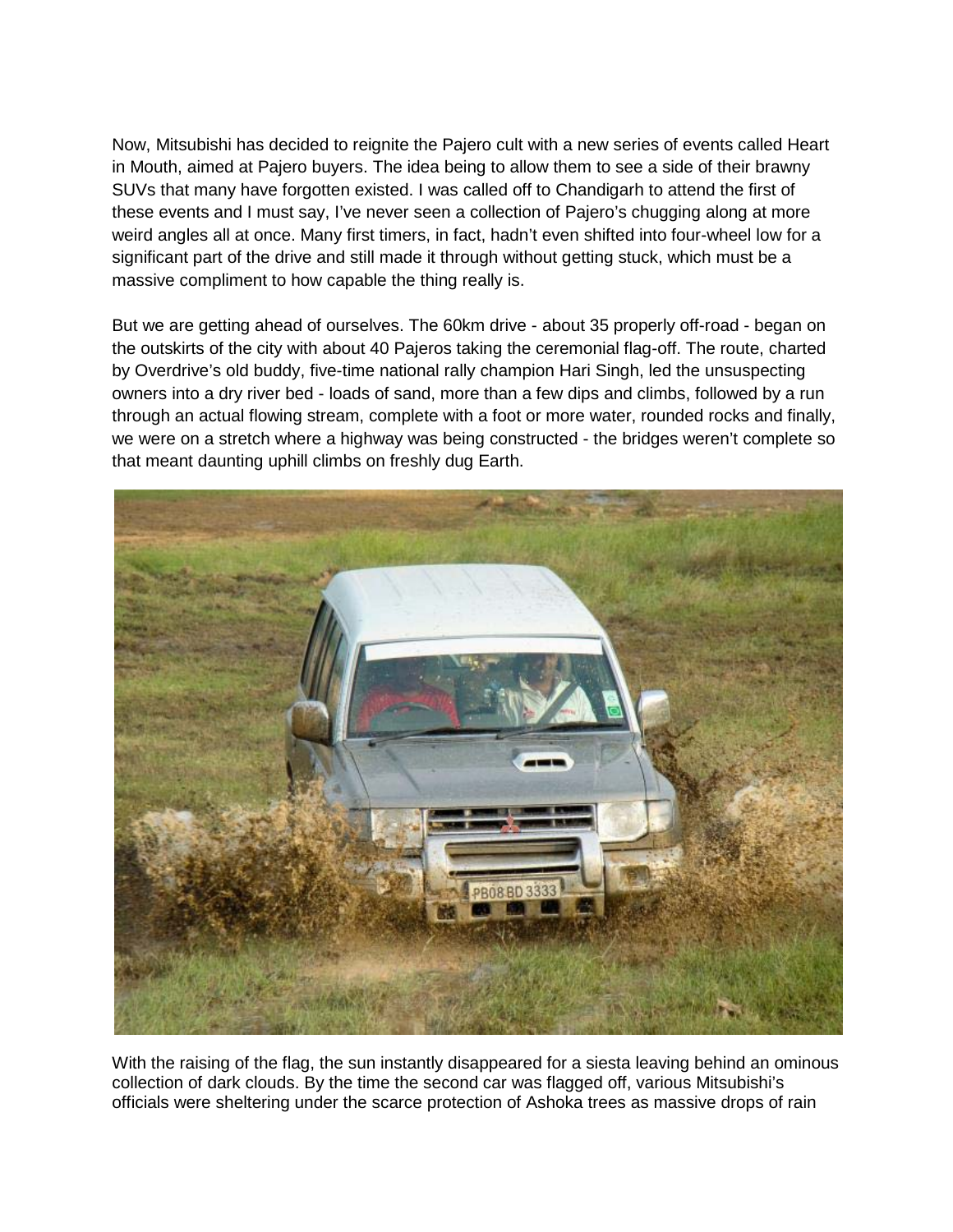began to pelt down. As I cruised out of town in my Pajero - official car number two accompanied by rally champ Sunny Sidhu, loud, repetitive banging sounds told us that it was time for the hail to join in the party.

When we turned off the road, it looked ominous. Like seven o'clock dark at three-fifteen ominous. Sidhu pointed to the mountains in the distance, barely visible through the pelting rain and said, 'That's were this stream begins. Hope there isn't a flash flood.' Thanks.

Having shifter into four-wheel low, our Pajero rumbled gamely through thick, soft sand. As people got stuck here and there, I found out that even walking in the stuff wasn't easy. Not that the Pajero noticed. I had a particularly scary moment when Sunny guided me past a stuck car by making me stick the right side wheels over a two-and-a-bit foot high piece of rock sticking out of the river edge. The world tilted crazily at angles that John Hopkins would smile appreciatively at. And the next minute, with a whump, we were back level, ahead of the stuck Pajero. Sidhu walked to the stuck, shifted into four-wheel drive and calmly rolled the Pajero out of the sand it was stuck in. I know it sounds tame, but there's nothing like the sight of a Pajero climbing a softsand embankment, kicking up three-storey rooster trails of sand, while moving at all of 5kmph.



I could see owners look alternately worried and astonished at what their SUVs were making mincemeat of. The sand, slightly crusted over by the rain, made the going a bit easier. But I spotted more than a few owners who dared to venture off the riverbed - the charted course and into the wild grass on both sides, carving, literally, their own path. Amazing what a little encouragement will do, eh?